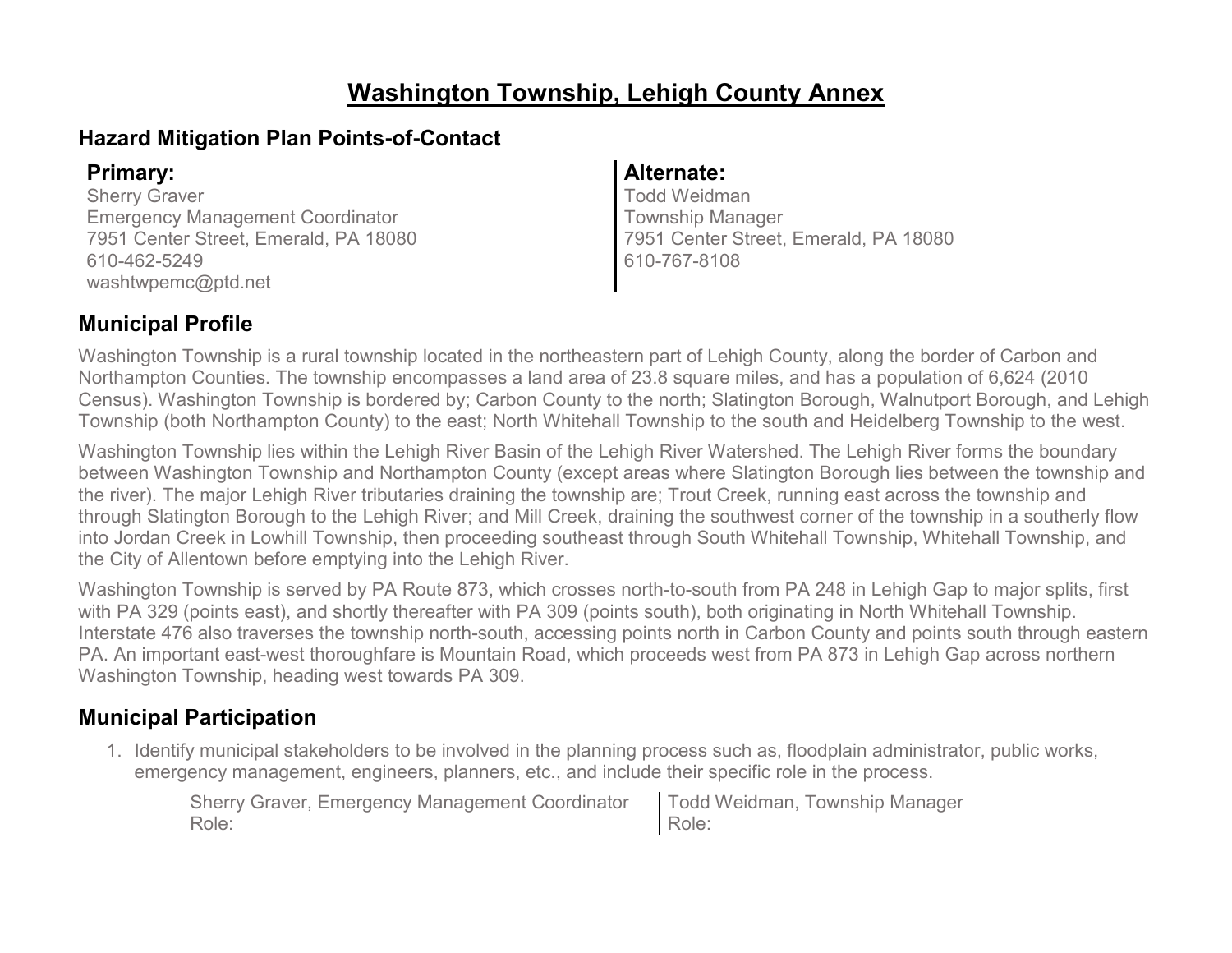### **Municipal Participation –** *continued*

2. Identify community stakeholders such as; neighborhood groups, religious groups, major employers / businesses, etc., that will be informed and / or involved in the planning process and describe how they will be involved.

Fire, Emergency Management Services, Northern Lehigh School District

3. Describe how the public **will be engaged** in the current planning process examples, newsletters, social media, etc., **and how they were engaged** since the 2013 Hazard Mitigation Plan.

Information will be posted for public meetings on the township website and the township's emergency management Facebook page.

### **Compliance with the National Flood Insurance Program (NFIP)**

| <b>Topic</b>                                                                                                                                      | Identify source of information, if<br>different from the one listed.  | <b>Additional Comments</b> |
|---------------------------------------------------------------------------------------------------------------------------------------------------|-----------------------------------------------------------------------|----------------------------|
| <b>1. Staff Resources</b>                                                                                                                         |                                                                       |                            |
| Is the Community Floodplain Administrator (FPA) or NFIP Coordinator certified?                                                                    | <b>Community FPA</b>                                                  |                            |
| Is floodplain management an auxiliary function?                                                                                                   | <b>Community FPA</b>                                                  |                            |
| Provide an explanation of NFIP administration services (e.g., permit review, GGIS,<br>education or outreach, inspections, engineering capability) | <b>Community FPA</b>                                                  |                            |
| What are the barriers to running an effective NFIP program in the community, if any?                                                              | <b>Community FPA</b>                                                  |                            |
| 2. Compliance History                                                                                                                             |                                                                       |                            |
| Is the community in good standing with the NFIP?                                                                                                  | State NFIP Coordinator, FEMA NFIP<br>Specialist, or community records |                            |
| Are there any outstanding compliance issues (i.e., current violations)?                                                                           |                                                                       |                            |
| When was the most recent Community Assistance Visits (CAV) or Community<br>Assistance Contact (CAC)?                                              |                                                                       |                            |
| Is a CAV or CAC scheduled or needed?                                                                                                              |                                                                       |                            |
| 3. Regulation                                                                                                                                     |                                                                       |                            |
| When did the community enter the NFIP?                                                                                                            | <b>NFIP Community Status Book</b>                                     |                            |
| Are the Flood Insurance Rate Maps (FIRMs) digital or paper?<br>How are residents assisted with mapping?                                           | <b>Community FPA</b>                                                  |                            |
| Do floodplain regulations meet or exceed FEMA or State minimum requirements?<br>If so, in what ways?                                              | <b>Community FPA</b>                                                  |                            |
| Describe the permitting process                                                                                                                   | Community FPA, State, FEMA NFIP                                       |                            |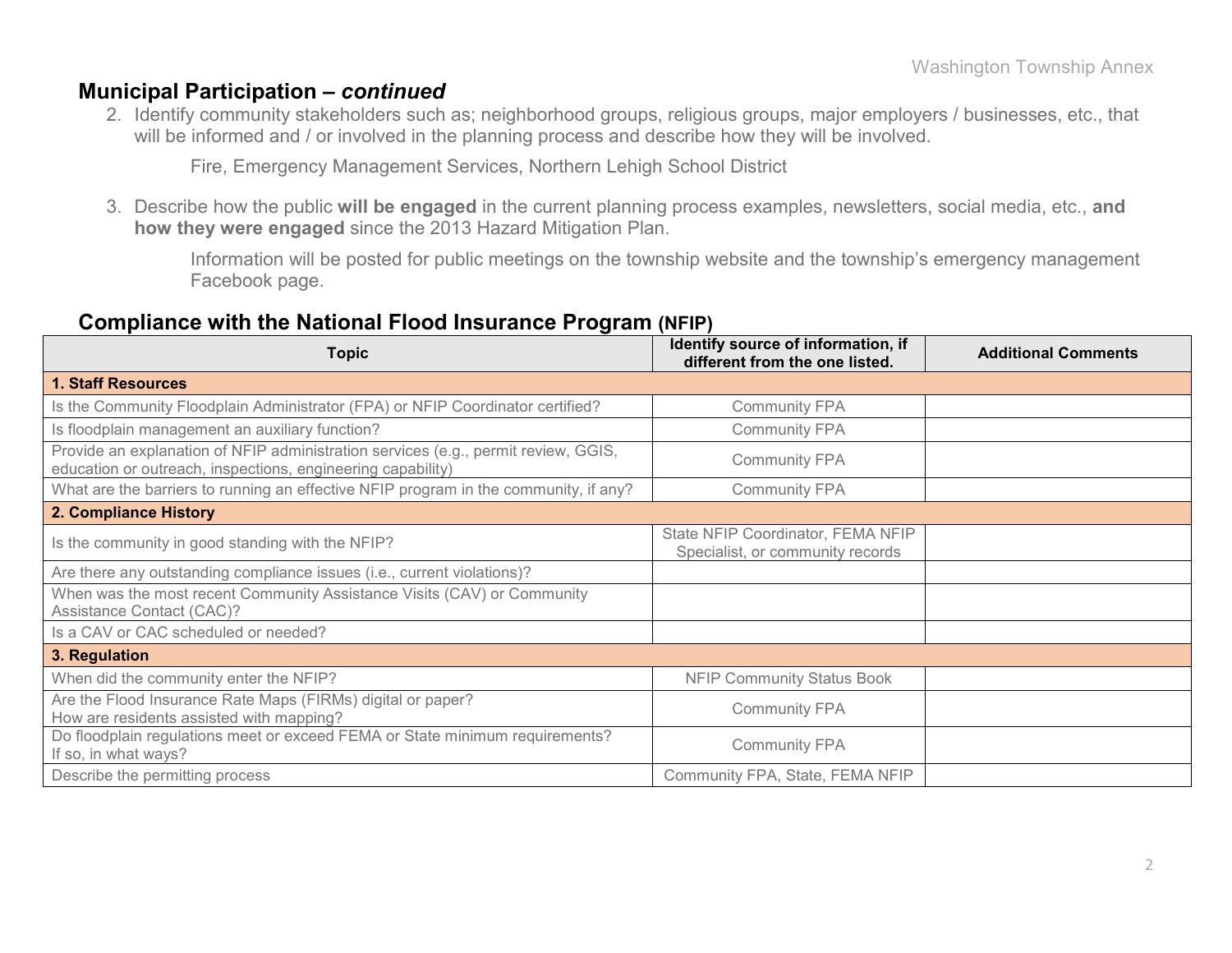Washington Township Annex

## **Compliance with the National Flood Insurance Program (NFIP) –** *continued*

| <b>Topic</b>                                                                                                                                     | Identify source of information, if<br>different from the one listed.     | <b>Additional Comments</b> |
|--------------------------------------------------------------------------------------------------------------------------------------------------|--------------------------------------------------------------------------|----------------------------|
| <b>4. Insurance Summary</b>                                                                                                                      |                                                                          |                            |
| How many NFIP policies are in the community?<br>What is the total premium and coverage?                                                          | State NFIP Coordinator or<br><b>FEMA NFIP Specialist</b>                 |                            |
| How many claims have been paid in the community? What is the total amount of<br>paid claims? How many substantial damage claims have there been? | FEMA NFIP or<br><b>Insurance Specialist</b>                              |                            |
| How many structures are exposed to flood risk within the community?                                                                              | <b>Community FPA or GIS Analyst</b>                                      |                            |
| Describe any areas of flood risk with limited NFIP policy coverage                                                                               | Community FPA or<br><b>FEMA Insurance Specialist</b>                     |                            |
| 5. Community Rating System (CRS)                                                                                                                 |                                                                          |                            |
| Does the community participate in CRS?                                                                                                           | Community FPA, State, or FEMA NFIP                                       |                            |
| If so, what is the community's CRS Class Ranking?                                                                                                | Flood Insurance Manual<br>(http://www.fema.gov/floodinsurancemanual.gov) |                            |
| What categories and activities provide CRS points and how can the Class be<br>improved?                                                          |                                                                          |                            |
| Does the plan include CRS planning requirements?                                                                                                 | Community FPA, FEMA CRS<br>Coordinator, or ISO representative            |                            |

# **Community Assets**

Community assets are defined to include anything that is important to the character as well as the function of a community, and can be described in four categories, they are; people, economy, natural environment and built environment. Please identify the community assets and location under each category.

- **1. People**
	- Concentrations of vulnerable populations such as the elderly, physically or mentally disabled, non-English speaking, and the medically or chemically dependent.

|  | Group Home, Slatedale         |
|--|-------------------------------|
|  | <b>Group Home, Slatington</b> |

Peters Elementary School, Slatington

 Types of visiting populations where large numbers of people are concentrated such as visitors for special events and students.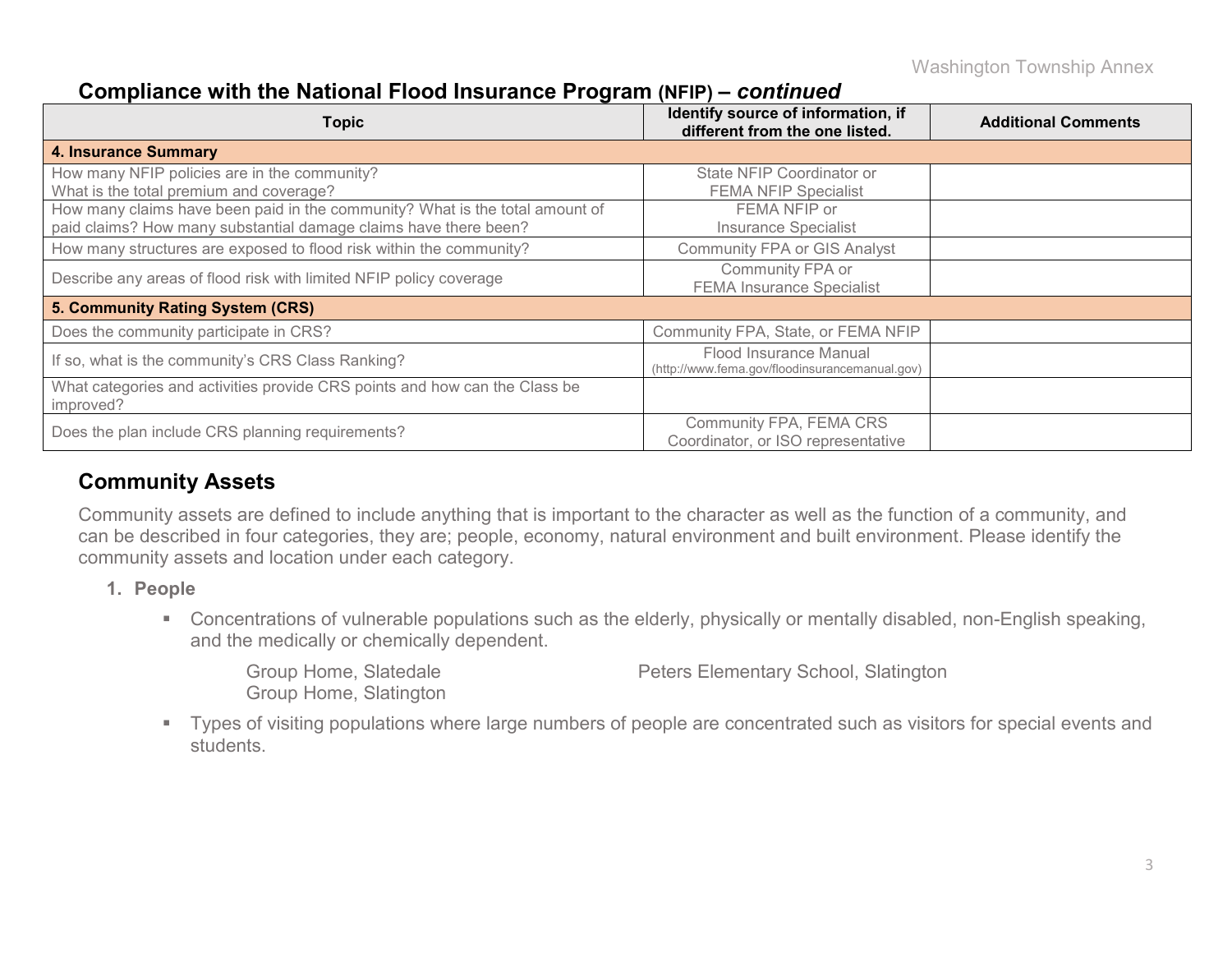### **Community Assets –** *continued*

**2. Economy**

Major employers, primary economic sectors such as agriculture and commercial centers where losses would have a severe impact on the community.

Agriculture is the primary business.

### **3. Natural Environment**

Those areas / features that can provide protective functions that reduce the magnitude of hazard events such as, wetlands or riparian areas, and other environmental features important to protect.

### **4. Built Environment**

 Existing structures such as, concentrations of buildings that may be more vulnerable to hazards based on location, age, construction type and / or condition of use.

Many of the homes in the township are from the early 1920's. We also have a large mobile home park in the township – Glencrest Mobile Home Park.

**Infrastructure systems such as water and wastewater facilities, power utilities, transportation systems,** communication systems, energy pipelines and storage.

Lehigh County Authority has a supply in western Washington Township and another system for Emerald / Slatedale.

 High potential loss facilities such as, dams, locations that house hazardous materials, military and / or civilian defense installations.

Dynamite is maintained at the Penn Big Slate Quarry in Slatedale.

 Critical facilities such as, hospitals, medical facilities, police and fires stations, emergency operations centers, shelters, schools and airports / heliports.

| Citizen's Fire Co. #1, Slatedale | Star Hose Co. #1, Emerald                                 |
|----------------------------------|-----------------------------------------------------------|
| Frieden Fire Co., Frieden        | Peters Elementary School, Northern Lehigh School District |

Cultural / historical resources such as, museums, parks, stadiums, etc.

Eagle's Nest Park, township-owned park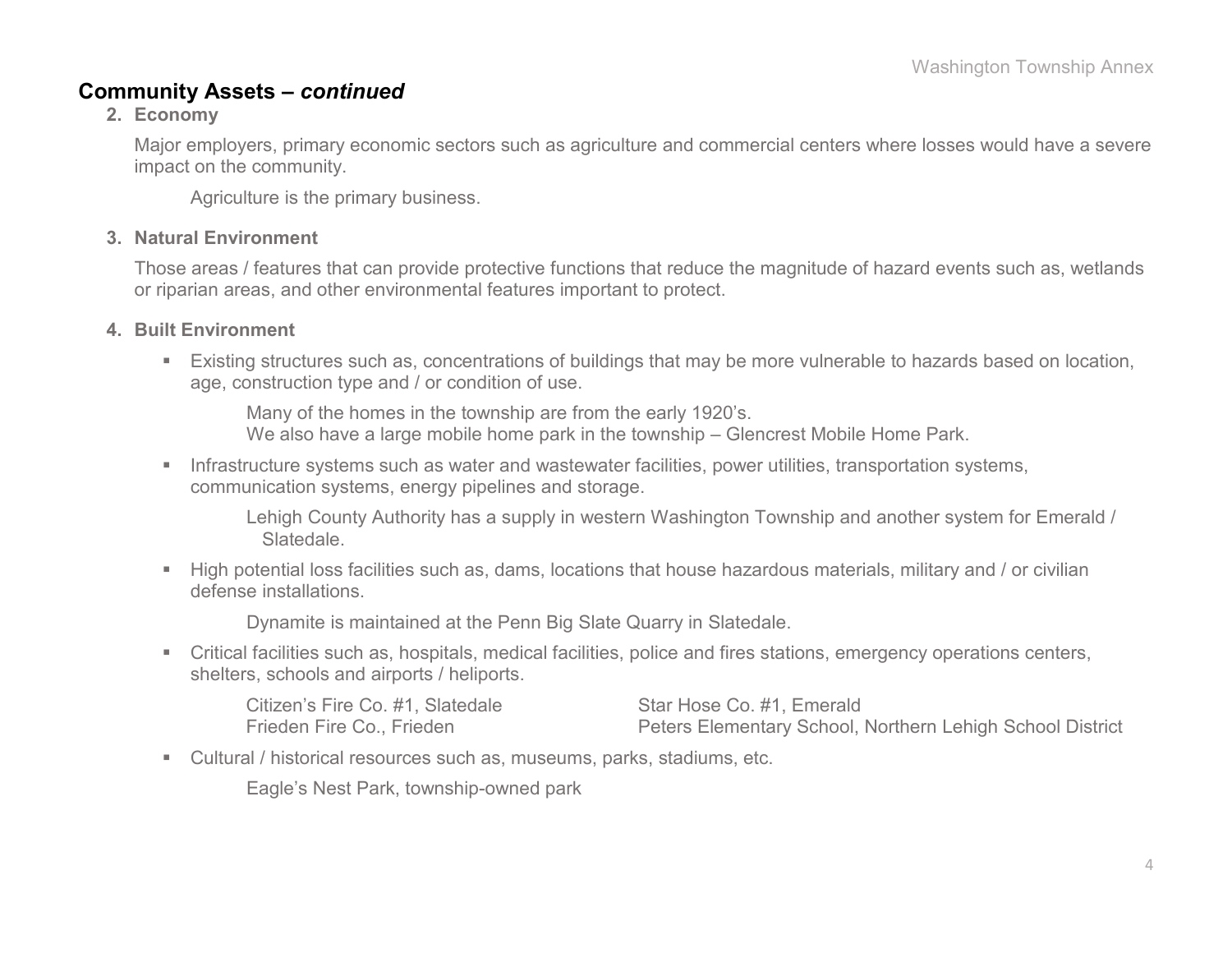# **Capability Assessment**

|                                  |                                                                  | <b>Status</b>        |                                                              |                      |                                              | <b>Effect on</b><br><b>Hazard Loss</b>                 | Change                                          | <b>Has the 2013</b><br><b>Plan been</b>                                                | How can                                                                    |                                                                                            |
|----------------------------------|------------------------------------------------------------------|----------------------|--------------------------------------------------------------|----------------------|----------------------------------------------|--------------------------------------------------------|-------------------------------------------------|----------------------------------------------------------------------------------------|----------------------------------------------------------------------------|--------------------------------------------------------------------------------------------|
| Capability                       | <b>Regulatory</b><br>$\checkmark$ Tools<br>$\checkmark$ Programs | Place<br>$\subseteq$ | <b>Date</b><br><b>Adopted</b><br><b>or</b><br><b>Updated</b> | Development<br>Under | Department /<br><b>Agency</b><br>Responsible | <b>Reduction:</b><br>-Supports<br>-Neutral<br>-Hinders | since 2013<br>Plan?<br>+ Positive<br>- Negative | integrated<br>into the<br><b>Regulatory</b><br><b>Tool/Progra</b><br>m? If so,<br>how? | these<br>capabilities<br>be expanded<br>and improved<br>to reduce<br>risk? | <b>Additional</b><br><b>Comments</b>                                                       |
|                                  | Comprehensive Plan                                               | $\times$             |                                                              |                      |                                              |                                                        |                                                 |                                                                                        |                                                                            | Joint plan with<br>Slatington,<br>Heidelberg,<br>Lowhill, Lynn,<br>Weisenberg<br>townships |
|                                  | Capital Improvement Plan                                         | $\times$             |                                                              |                      |                                              |                                                        |                                                 |                                                                                        |                                                                            | part of<br>Comprehensive<br>plan                                                           |
|                                  | Economic Development Plan                                        | $\times$             |                                                              |                      |                                              |                                                        |                                                 |                                                                                        |                                                                            | part of<br>Comprehensive<br>plan                                                           |
| <b>Planning &amp; Regulatory</b> | <b>Continuity of Operations Plan</b>                             |                      |                                                              | $\times$             | Emergency<br>Management<br>Coordinator       |                                                        |                                                 |                                                                                        |                                                                            |                                                                                            |
|                                  | Stormwater Management Plan /<br>Ordinance                        |                      |                                                              | $\times$             | Township                                     |                                                        |                                                 |                                                                                        |                                                                            |                                                                                            |
|                                  | Open Space Management Plan<br>(or Parks/Rec., Greenways Plan)    | $\mathsf X$          |                                                              |                      |                                              |                                                        |                                                 |                                                                                        |                                                                            | part of<br>Comprehensive<br>plan                                                           |
| $\div$                           | <b>Natural Resource Protection Plan</b>                          | $\times$             |                                                              |                      |                                              |                                                        |                                                 |                                                                                        |                                                                            | part of<br>Comprehensive<br>plan                                                           |
|                                  | <b>Transportation Plan</b>                                       | $\times$             |                                                              |                      |                                              |                                                        |                                                 |                                                                                        |                                                                            | part of<br>Comprehensive<br>plan                                                           |
|                                  | <b>Historic Preservation Plan</b>                                | X                    |                                                              |                      |                                              |                                                        |                                                 |                                                                                        |                                                                            | part of<br>Comprehensive<br>plan                                                           |
|                                  | Floodplain Management Plan                                       | X                    |                                                              |                      |                                              |                                                        |                                                 |                                                                                        |                                                                            | part of<br>Comprehensive<br>plan                                                           |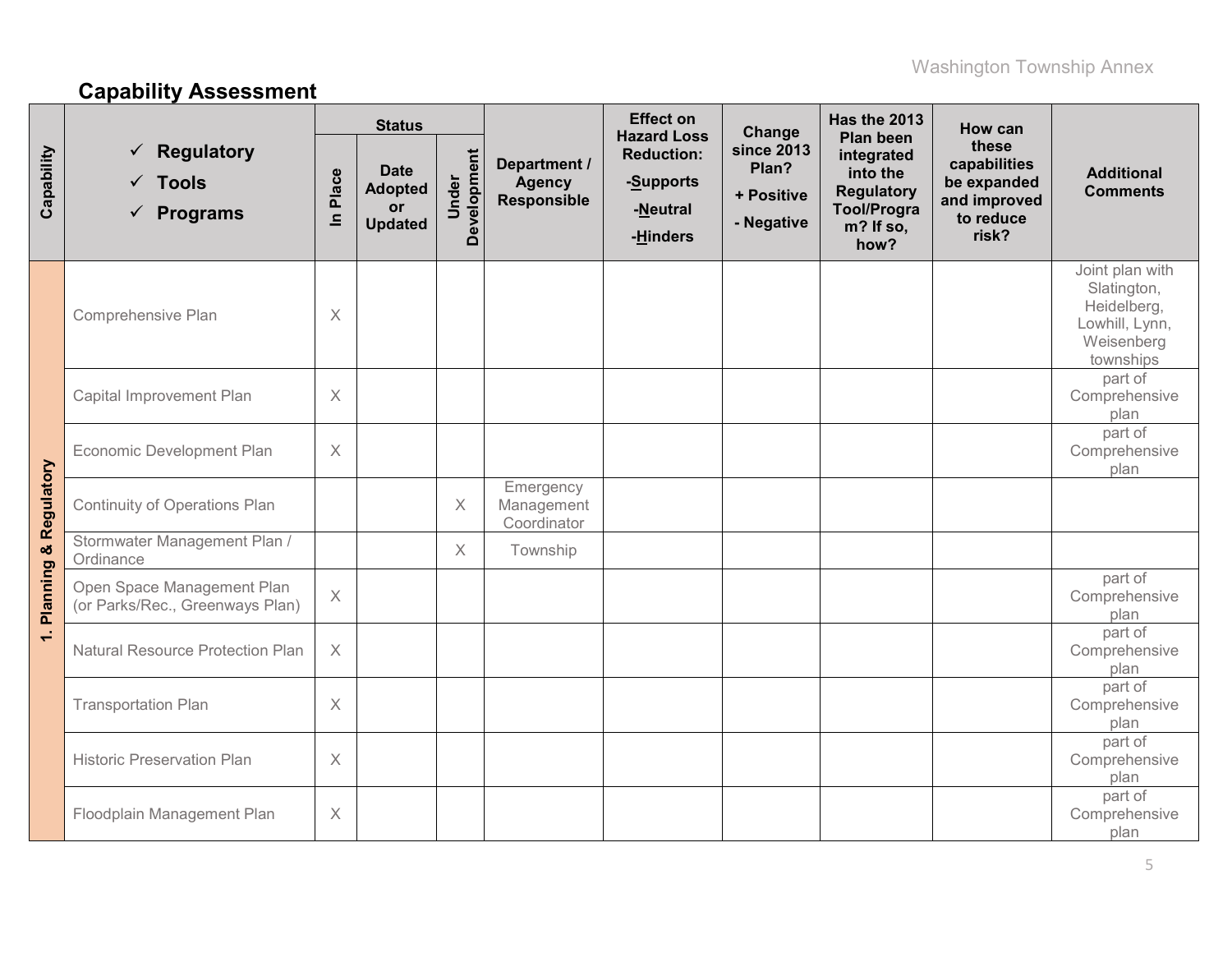|               |                                                                                  | <b>Status</b> |                                                       |                      |                                              | <b>Effect on</b>                                                             | Change                                                 | Has the 2013                                                                                     | How can                                                                    |                                      |
|---------------|----------------------------------------------------------------------------------|---------------|-------------------------------------------------------|----------------------|----------------------------------------------|------------------------------------------------------------------------------|--------------------------------------------------------|--------------------------------------------------------------------------------------------------|----------------------------------------------------------------------------|--------------------------------------|
| Capability    | <b>Regulatory</b><br>$\checkmark$<br>$\checkmark$ Tools<br>$\checkmark$ Programs | Place<br>르    | <b>Date</b><br><b>Adopted</b><br>or<br><b>Updated</b> | Under<br>Development | Department /<br><b>Agency</b><br>Responsible | <b>Hazard Loss</b><br><b>Reduction:</b><br>-Supports<br>-Neutral<br>-Hinders | <b>since 2013</b><br>Plan?<br>+ Positive<br>- Negative | Plan been<br>integrated<br>into the<br><b>Regulatory</b><br><b>Tool/Program</b><br>? If so, how? | these<br>capabilities<br>be expanded<br>and improved<br>to reduce<br>risk? | <b>Additional</b><br><b>Comments</b> |
|               | <b>Farmland Preservation</b>                                                     | $\times$      |                                                       |                      |                                              |                                                                              |                                                        |                                                                                                  |                                                                            | part of<br>Comprehensive<br>plan     |
|               | <b>Evacuation Plan</b>                                                           |               |                                                       | X                    | Emergency<br>Management<br>Coordinator       |                                                                              |                                                        |                                                                                                  |                                                                            |                                      |
| Regulatory    | Disaster Recovery Plan                                                           |               |                                                       | X                    | Emergency<br>Management<br>Coordinator       |                                                                              |                                                        |                                                                                                  |                                                                            |                                      |
|               | <b>Hazard Mitigation Plan</b>                                                    | $\times$      |                                                       |                      |                                              |                                                                              |                                                        | N/A                                                                                              |                                                                            |                                      |
| ಯ<br>Planning | <b>Emergency Operations Plan</b>                                                 | $\times$      |                                                       |                      | Emergency<br>Management<br>Coordinator       |                                                                              |                                                        |                                                                                                  |                                                                            |                                      |
|               | <b>Zoning Regulations</b>                                                        | $\times$      |                                                       |                      | Zoning Officer                               |                                                                              |                                                        |                                                                                                  |                                                                            |                                      |
| $\div$        | <b>Floodplain Regulations</b>                                                    | $\times$      |                                                       |                      |                                              |                                                                              |                                                        |                                                                                                  |                                                                            |                                      |
|               | <b>NFIP Participation</b>                                                        | X             |                                                       |                      |                                              |                                                                              |                                                        |                                                                                                  |                                                                            |                                      |
|               | <b>Building Code</b>                                                             | X             |                                                       |                      |                                              |                                                                              |                                                        |                                                                                                  |                                                                            |                                      |
|               | Fire Code                                                                        |               |                                                       |                      |                                              |                                                                              |                                                        |                                                                                                  |                                                                            |                                      |
|               | Other                                                                            |               |                                                       |                      |                                              |                                                                              |                                                        |                                                                                                  |                                                                            |                                      |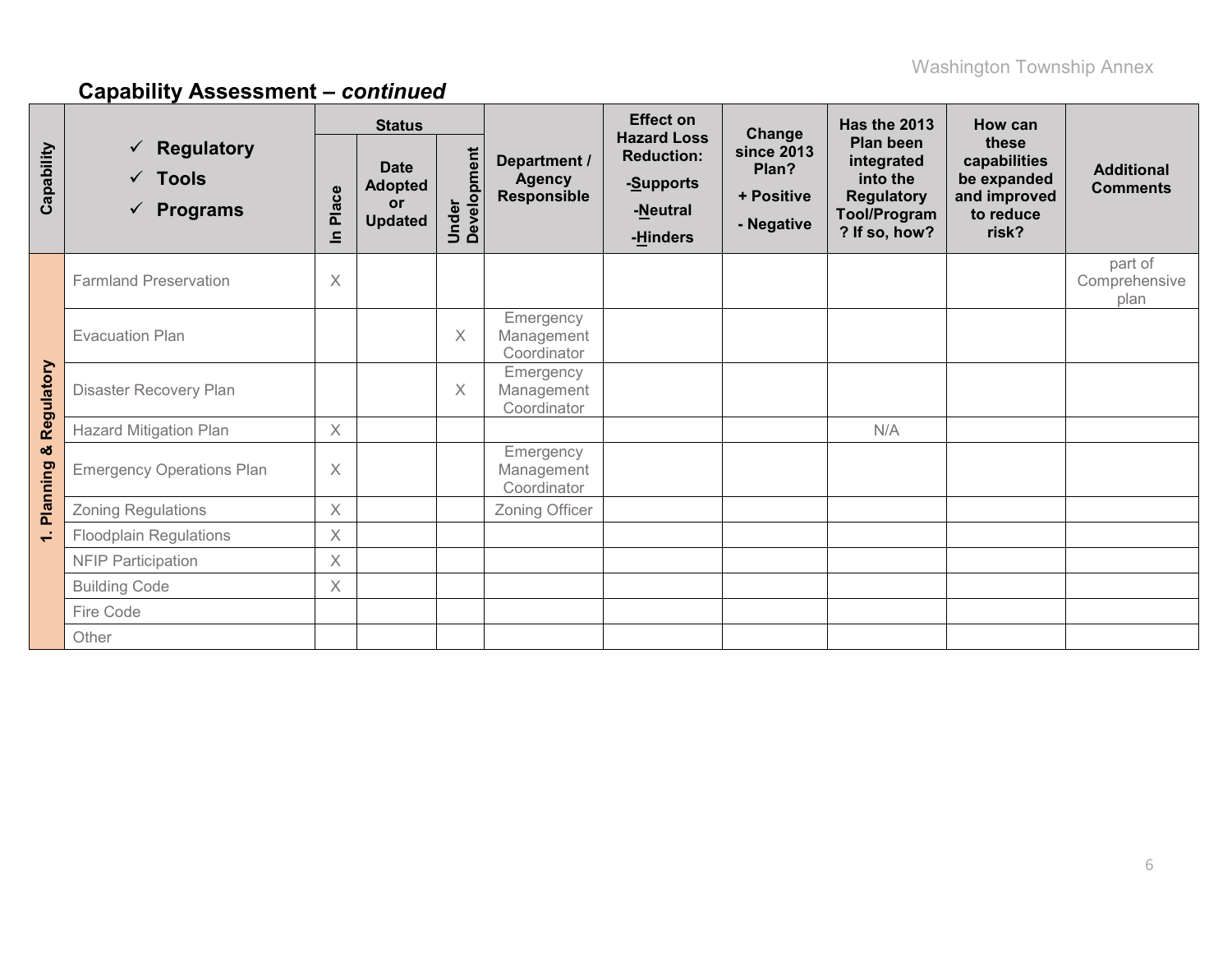| Capability         | $\checkmark$ Staff<br><b>Personnel</b><br>$\checkmark$<br><b>Resources</b>                                                       | <b>Yes</b> | <b>No</b> | Department /<br><b>Agency</b>                                                  | Change<br><b>since 2013</b><br>Plan?<br>+ Positive<br>- Negative | <b>How can these</b><br>capabilities be<br>expanded and<br>improved to<br>reduce risk? | <b>Additional</b><br><b>Comments</b> |
|--------------------|----------------------------------------------------------------------------------------------------------------------------------|------------|-----------|--------------------------------------------------------------------------------|------------------------------------------------------------------|----------------------------------------------------------------------------------------|--------------------------------------|
|                    | Planners (with land use / land development knowledge)                                                                            | $\times$   |           | Township                                                                       |                                                                  |                                                                                        |                                      |
|                    | Planners or engineers (with natural and / or human-caused hazards<br>knowledge)                                                  | $\times$   |           | contractor -<br>Keystone<br>Consulting<br>Engineers                            |                                                                  |                                                                                        |                                      |
| Technology         | Engineers or professionals trained in building and / or infrastructure<br>construction practices (including building inspectors) | X          |           | Township -<br>residential; Barry<br><b>Isett</b><br>Associates -<br>commercial |                                                                  |                                                                                        |                                      |
| ಯ                  | <b>Emergency Manager</b>                                                                                                         | $\times$   |           | Township                                                                       |                                                                  |                                                                                        |                                      |
|                    | Floodplain administrator / manager                                                                                               | $\times$   |           |                                                                                |                                                                  |                                                                                        |                                      |
| Administrative     | Land surveyors                                                                                                                   | $\times$   |           | contractor -<br>Keystone<br>Consulting<br>Engineers                            |                                                                  |                                                                                        |                                      |
| $\dot{\mathsf{N}}$ | Staff familiar with the hazards of the community                                                                                 | $\times$   |           | Township                                                                       |                                                                  |                                                                                        |                                      |
|                    | Personnel skilled in Geographical Information Systems (GIS) and / or<br>FEMA's HAZUS program                                     |            |           | GIS - Township                                                                 |                                                                  |                                                                                        |                                      |
|                    | Grant writers or fiscal staff to handle large / complex grants                                                                   | X          |           | contract out                                                                   |                                                                  |                                                                                        |                                      |
|                    | Other                                                                                                                            |            |           |                                                                                |                                                                  |                                                                                        |                                      |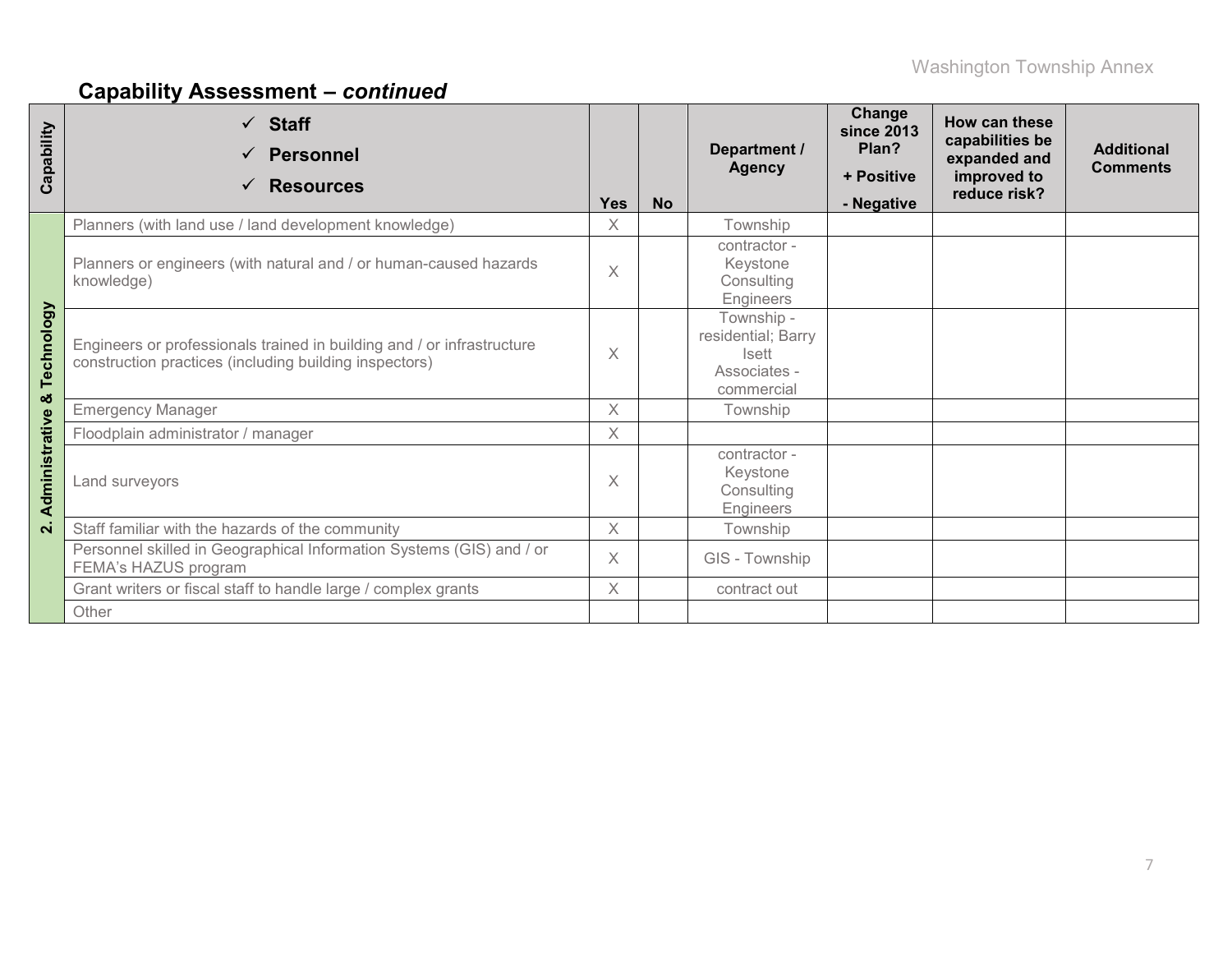| Capability             |                                                         | <b>Yes</b> | <b>No</b> | Department /<br><b>Agency</b> | <b>Change since</b><br>2013 Plan?<br>+ Positive<br>- Negative | How can these<br>capabilities be<br>expanded and<br>improved to<br>reduce risk? | <b>Additional</b><br><b>Comments</b> |
|------------------------|---------------------------------------------------------|------------|-----------|-------------------------------|---------------------------------------------------------------|---------------------------------------------------------------------------------|--------------------------------------|
|                        | Capital improvement programming                         | Х.         |           |                               |                                                               |                                                                                 |                                      |
|                        | <b>Community Development Block Grants (CDBG)</b>        |            | $\chi$    |                               |                                                               |                                                                                 |                                      |
| <b>S</b><br>$\ddot{g}$ | Special purposes taxes                                  |            | X.        |                               |                                                               |                                                                                 |                                      |
| $\overline{5}$         | Gas / Electricity utility fees                          |            | X.        |                               |                                                               |                                                                                 |                                      |
| Res                    | Water / Sewer fees                                      | X          |           | Lehigh County<br>Authority    |                                                               |                                                                                 |                                      |
| cial                   | Stormwater utility fees                                 |            | X.        |                               |                                                               |                                                                                 |                                      |
| <b>Finan</b>           | Development impact fees                                 |            | Χ         |                               |                                                               |                                                                                 |                                      |
|                        | General obligation, revenue, and / or special tax bonds |            | Χ         |                               |                                                               |                                                                                 |                                      |
| ო                      | Partnering arrangements or intergovernmental agreements |            | X         |                               |                                                               |                                                                                 |                                      |
|                        | Other                                                   | X          |           | Recreation Fee -<br>Township  |                                                               |                                                                                 |                                      |

| Capability         | $\checkmark$ Program<br>Organization                                                                                                                              | <b>Yes</b> | <b>No</b> | <b>Department / Agency</b>                                | <b>Change since</b><br>2013 Plan?<br>+ Positive<br>- Negative | How can these<br>capabilities be<br>expanded and<br>improved to<br>reduce risk? | <b>Additional</b><br><b>Comments</b> |
|--------------------|-------------------------------------------------------------------------------------------------------------------------------------------------------------------|------------|-----------|-----------------------------------------------------------|---------------------------------------------------------------|---------------------------------------------------------------------------------|--------------------------------------|
|                    | <b>Firewise Communities Certification</b>                                                                                                                         |            |           |                                                           |                                                               |                                                                                 |                                      |
| $\frac{1}{\sigma}$ | <b>StormReady Certification</b>                                                                                                                                   | X          |           | Lehigh County                                             |                                                               |                                                                                 |                                      |
|                    | Natural disaster or safety-related school programs                                                                                                                | X          |           | <b>Township Emergency</b><br>Management and Lehigh County |                                                               |                                                                                 |                                      |
| <b>Outrea</b><br>ఱ | Ongoing public education or information programs such<br>as, responsible water use, fire safety, household<br>preparedness, and environmental education.          | $\times$   |           | <b>Township Emergency</b><br>Management and Lehigh County |                                                               |                                                                                 |                                      |
| Education          | Public-private partnership initiatives addressing disaster<br>related issues.                                                                                     | $\times$   |           | <b>Township Emergency</b><br>Management and Lehigh County |                                                               |                                                                                 |                                      |
| ÷                  | Local citizen groups or non-profit organizations focused<br>on environmental protection, emergency preparedness,<br>access and functional needs populations, etc. | X          |           | <b>Township Emergency</b><br>Management and Lehigh County |                                                               |                                                                                 |                                      |
|                    | Other                                                                                                                                                             |            |           |                                                           |                                                               |                                                                                 |                                      |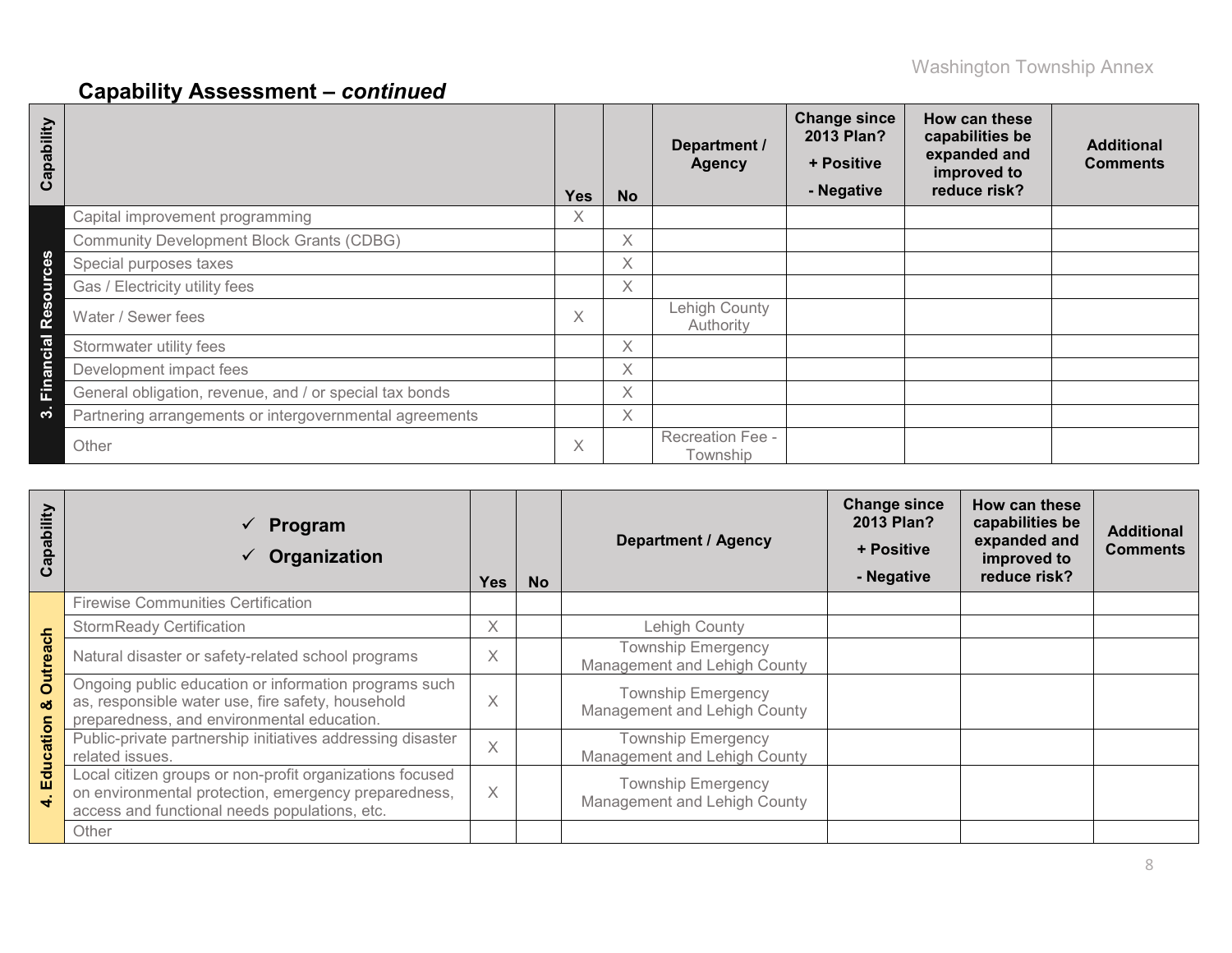| Capability                                |                               | <b>Degree of Capability</b> |                 | Change since the 2013 Hazard<br><b>Mitigation Plan?</b> | <b>Additional Comments</b> |  |  |
|-------------------------------------------|-------------------------------|-----------------------------|-----------------|---------------------------------------------------------|----------------------------|--|--|
|                                           |                               | Limited                     | <b>Moderate</b> | <b>High</b>                                             | If so, how?                |  |  |
|                                           | Planning and Regulatory       |                             | Χ               |                                                         |                            |  |  |
| ment<br>Self                              | Administrative and Technical  |                             | Χ               |                                                         |                            |  |  |
| 5. Sel<br><b>SS</b> essr<br><b>S</b><br>∢ | Financial                     |                             | X               |                                                         |                            |  |  |
|                                           | <b>Education and Outreach</b> |                             |                 | $\checkmark$                                            |                            |  |  |

# **Known or Anticipated Future Development / Redevelopment**

| Development /<br><b>Property Name</b> | <b>Type of Development</b> | <b>Number of Structures</b> | Location            | <b>Known Hazard Zone</b>           | <b>Description / Status</b>                 |
|---------------------------------------|----------------------------|-----------------------------|---------------------|------------------------------------|---------------------------------------------|
| Marketplace                           | Commercial                 |                             | Rt. 873, Slatington | Was in flood zone,<br>then removed | Increase to 250,000 sq. ft.<br>retail space |

# **Natural & Non-Natural Event History Specific to Washington Township**

| Type of Event and Date(s)               | <b>FEMA Disaster #</b><br>(if applicable) | Local Damage(s) or Loss(es)                                     |
|-----------------------------------------|-------------------------------------------|-----------------------------------------------------------------|
| Wildfire $-4/2014$                      |                                           | No structural damage, but acres of mountain were destroyed.     |
| Winter Storm Jonas - 1/2016             | DR-4267-PA                                | 30 inches of snow - There was a declaration, no damage or loss. |
| Pennsylvania COVID-19 Pandemic - 1/2020 | DR-4506-PA                                | Emergency Protective measures to combat COVID-19 Pandemic.      |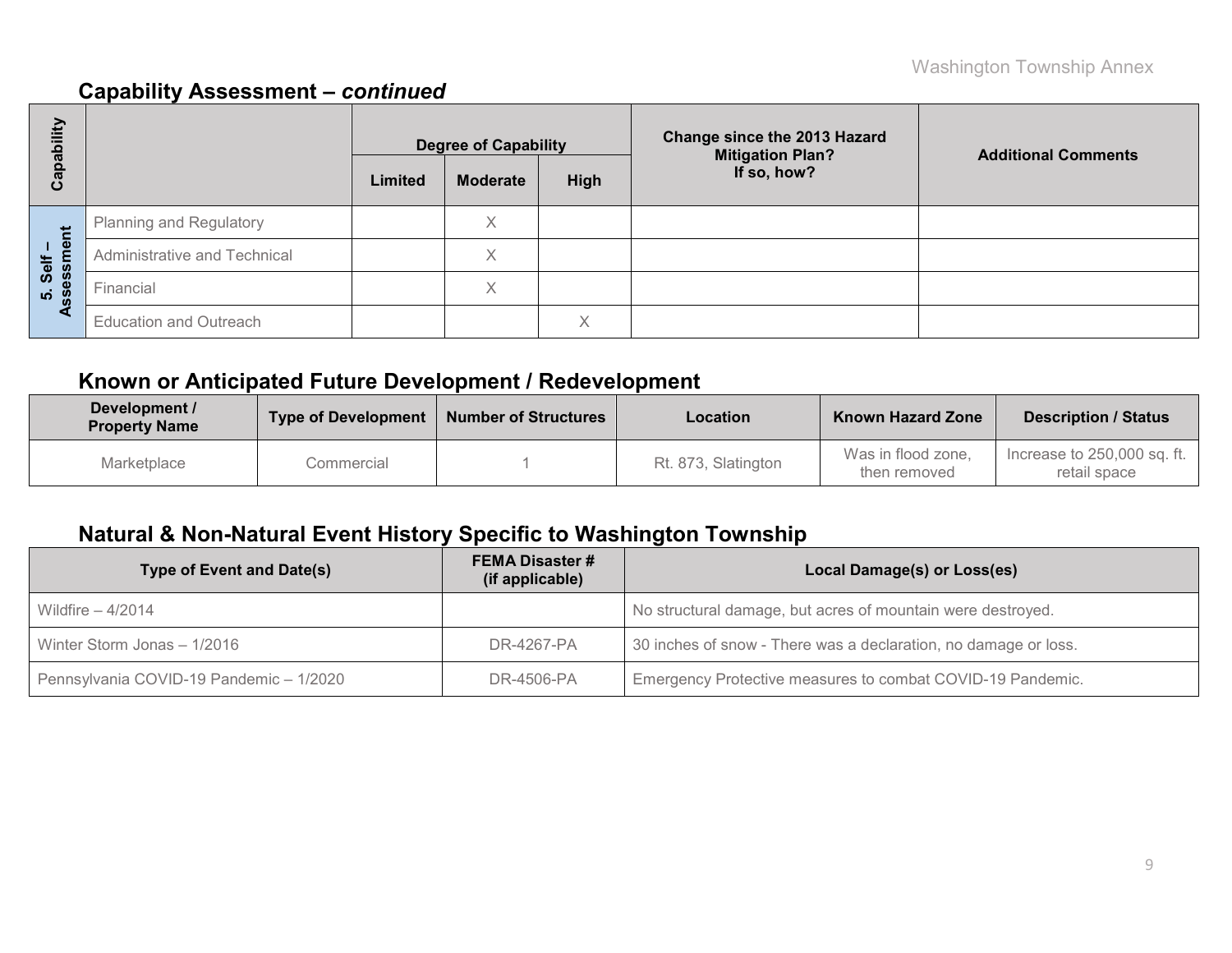### **2013 Municipal Action Plan Status**

|                |                                                                                                                                                                                                                                                                       |                                         |          | <b>Status</b>          |          |                     |                                                                                                            |
|----------------|-----------------------------------------------------------------------------------------------------------------------------------------------------------------------------------------------------------------------------------------------------------------------|-----------------------------------------|----------|------------------------|----------|---------------------|------------------------------------------------------------------------------------------------------------|
|                | <b>Existing Mitigation Action</b><br>(from 2013 Hazard Mitigation Plan)                                                                                                                                                                                               | <b>S</b><br>No Progre<br><b>Unknown</b> | Progres  | ontinuo<br>$\mathbf C$ | ompleted | ್ಠಾ<br>tinu<br>Disc | <b>Additional Comments</b>                                                                                 |
|                | Maintain adequate fleet of vehicles and equipment to handle anticipated<br>emergency response in the Township                                                                                                                                                         |                                         |          | $\times$               |          |                     | Fire Service continually updating equipment and<br>vehicles.                                               |
|                | Work with local electric utilities to improve line clearing during severe<br>wind/winter weather storms                                                                                                                                                               |                                         |          | X                      |          |                     | Utility companies have been clear-cutting to<br>remove tree limbs from wires.                              |
| $\overline{3}$ | Continue to support the implementation, monitoring, maintenance, and<br>updating of this Plan, as defined in Section 7.0                                                                                                                                              |                                         |          | $\times$               |          |                     |                                                                                                            |
| $\overline{4}$ | Complete the ongoing updates of the Comprehensive Emergency<br><b>Management Plans</b>                                                                                                                                                                                |                                         | $\times$ |                        |          |                     | Continue to update plan, review annually.                                                                  |
| 5              | Work with regional agencies (i.e. County and PEMA) to help develop<br>damage assessment capabilities at the local level through such things as<br>training programs, certification of qualified individuals (e.g. code officials,<br>floodplain managers, engineers). |                                         |          |                        | X        |                     | County has offered training in damage<br>assessment.<br>Action is carried through to the 2018 Action Plan. |

#### **Notes:**

**1.** Actions not carried through to the 2018 Action Plan are so noted.

**2.** To maintain National Flood Insurance Program (NFIP) compliance, actions related to the NFIP were carried through to the 2018 Action Plan even if identified by the municipality as completed.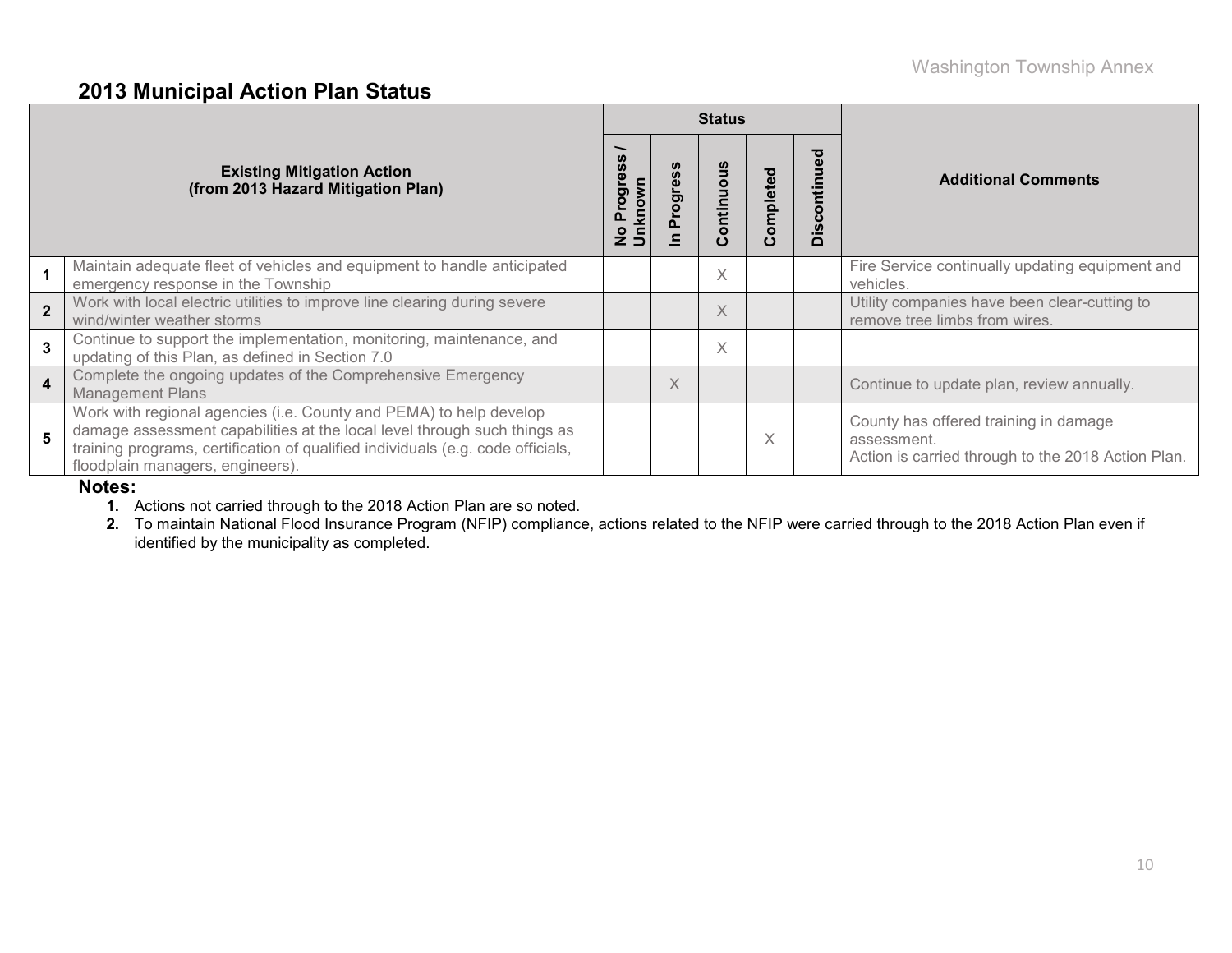# **2018 Mitigation Action Plan**

|                | <b>Mitigation Action</b>                                                                                                       | <b>Mitigation</b><br><b>Technique</b><br>Category | Hazard(s)<br><b>Addressed</b>                                         | <b>Priority</b><br>(H/M/L) | <b>Estimated</b><br>Cost                  | <b>Potential</b><br><b>Funding</b>                                                                            | <b>Lead Agency</b><br>/ Department                                                                                                                                                  | Implementation<br><b>Schedule</b> | <b>Applies to</b><br>New and / or<br><b>Existing</b><br><b>Structures</b> |
|----------------|--------------------------------------------------------------------------------------------------------------------------------|---------------------------------------------------|-----------------------------------------------------------------------|----------------------------|-------------------------------------------|---------------------------------------------------------------------------------------------------------------|-------------------------------------------------------------------------------------------------------------------------------------------------------------------------------------|-----------------------------------|---------------------------------------------------------------------------|
| $\mathbf 1$    | Maintain adequate fleet of vehicles<br>and equipment to handle anticipated<br>emergency response in the Township               | Structure &<br>Infrastructure                     | All                                                                   | High                       | Medium                                    | Township<br>Budget;<br>available<br>public<br>protection<br>and<br>emergency<br>services<br>grant<br>programs | Township<br>Public Works                                                                                                                                                            | Ongoing                           | N/A                                                                       |
| $\overline{2}$ | Work with local electric utilities to<br>improve line clearing during severe<br>wind/winter weather storms                     | Structure &<br>Infrastructure                     | Windstorm/<br>Tornado,<br>Winter<br>Storm,<br>Utility<br>Interruption | High                       | Medium                                    | Township<br><b>Budget</b>                                                                                     | Township<br>and electric<br>utilities                                                                                                                                               | Ongoing                           | Existing                                                                  |
| $\mathbf{3}$   | Continue to support the<br>implementation, monitoring,<br>maintenance, and updating of this<br>Plan, as defined in Section 7.0 | All<br>Categories                                 | All Hazards                                                           | High                       | $Low -$<br>High (for<br>5-year<br>update) | Municipal<br>Budget,<br>possibly<br><b>FEMA</b><br>Mitigation<br>Grant<br>Funding for<br>5-year<br>update     | Municipality<br>(via mitigation<br>planning<br>point of<br>contacts) with<br>support from<br>Planning<br><b>Partners</b><br>(through their<br>Points of<br>Contact),<br><b>PEMA</b> | Ongoing                           | New &<br>Existing                                                         |
| 4              | Complete the ongoing updates of the<br><b>Comprehensive Emergency</b><br><b>Management Plans</b>                               | Local plans<br>$\alpha$<br><b>Regulations</b>     | All Hazards                                                           | High                       | Low                                       | Municipal<br><b>Budget</b>                                                                                    | Township with<br>support from<br>Lehigh<br><b>County EMA</b>                                                                                                                        | Ongoing                           | New &<br>Existing                                                         |